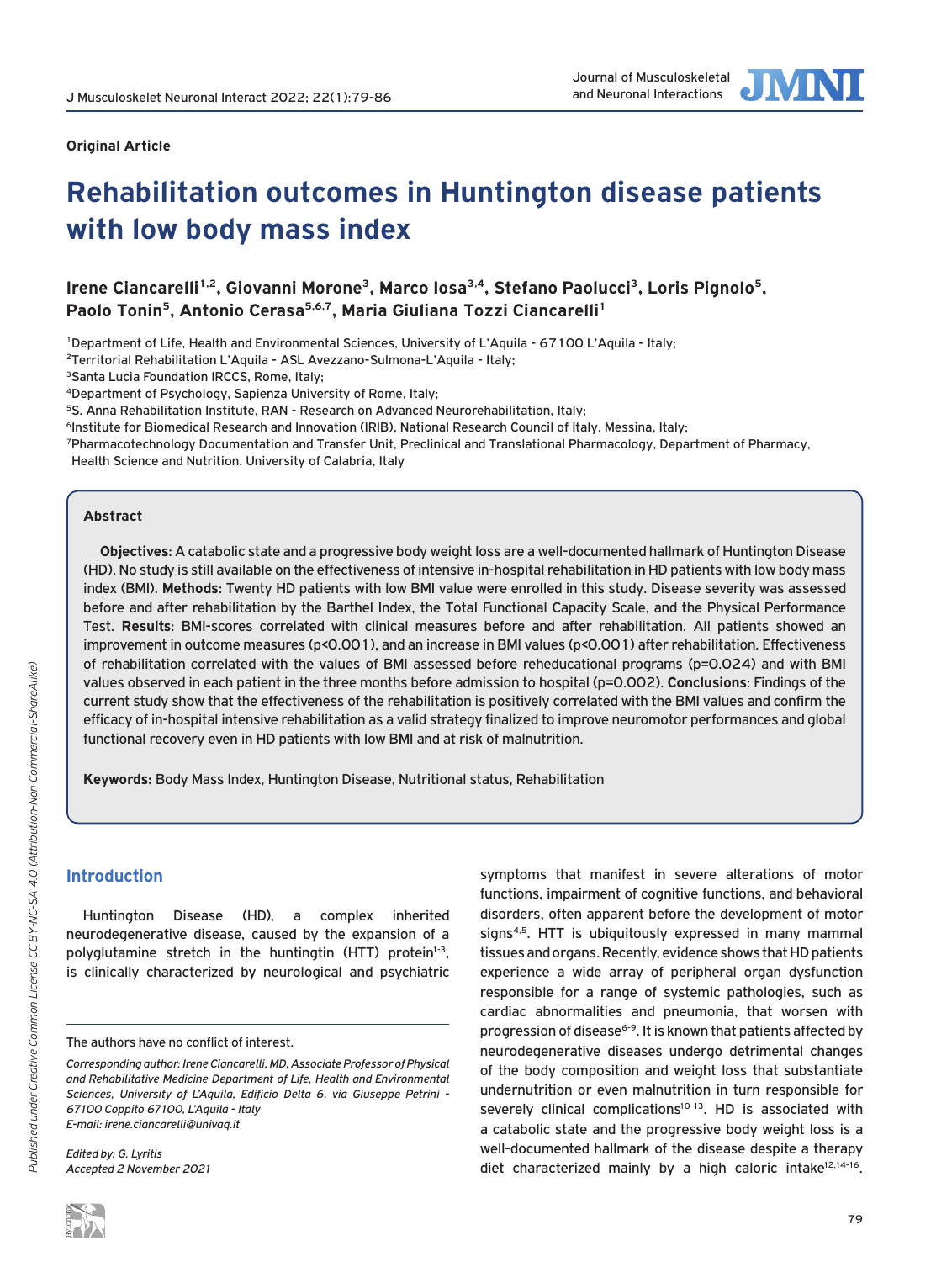As suggested by previous studies $14-20$  weight loss and the consequent modification of body mass index (BMI), start as a mild clinical sign and become more remarkable as the disease progresses, predisposing to a general weakening, an increased risk of disability, and a reduced quality of life. In contrast, unchanged body weight and BMI were associated with lower disease severity and slower progression $21$ . Several studies have been carried out to investigate on the possible factors involved in weight loss of HD patients. Hypothesis assuming that the loss of body weight may be related to the increased energy expenditure associated with hyperkinesia or dystonia is currently unconfirmed<sup>16,22-23</sup>. Conversely, metabolic alterations, endocrine dysfunction, and systemic low-grade immune response, resulting from direct effects of the huntingtin gene defect in peripheral tissues, are hypotheses taken with greater consideration<sup>15,20,22-25</sup>. So far, there is still no cure available to slow or modify the progression of this dramatic neurodegenerative disease<sup>26,27</sup>. Pharmacological treatments of HD management are limited in fact to ameliorate the primary symptomatology of the disease. Rehabilitation may be a promising intervention for patients suffering from a wide range of neurodegenerative diseases, including HD<sup>28-31</sup>.

In the absence of effective drug therapies to address the clinical needs of HD patients, multidisciplinary rehabilitation interventions, comprising cognitive training and nutritional guidance, are a key strategy to keep the quality of life of HD patients<sup>31-38</sup>.

However, due to the clinical heterogeneity and disease evolution among different patients as well as to the discrepancy of outcome measures, it is difficult to draw conclusions across studies on the reacquisition of lost automatisms and the maintenance of residual functions<sup>30-38</sup>. To consider further, there are no studies available, as far as we know, on the efficacy of rehabilitation in HD patients who have a significant decrease in body weight and therefore a low BMI, although many papers have pointed out that weight loss influences the clinical progression of the disease, the quality of life of patients, and have also suggested weight loss as a valuable target for therapeutic intervention<sup>15,19,20,25</sup>.

This study aimed to investigate if the effectiveness of intensive in-hospital rehabilitation to improve motor and functional independence of symptomatic HD patients may be affected by a low BMI, an anthropometric index utilized even today in clinical practice as an easy approach in screening for nutritional status<sup>39-41</sup>.

## **Materials and Methods**

### *Study participants*

Thirty HD patients with genetic diagnosis, who underwent intensive rehabilitation as in-hospital neurorehabilitation at the Nova Salus Neurorehabilitation Nursing Home between May 2018 and December 2019, were assessed as potential recruitable subjects for this observational study, approved by Ethics Committee of University of L'Aquila (n.16562;

13/04/2018). The study design, performed following the Declaration of Helsinki, was explained in advance to all eligible participants or to their caregivers who gave their written informed consent. A multidisciplinary team assessed independence and performances in the activities of daily living (ADL) with the Barthel Index (BI) (10-items)<sup>42</sup> and the Total Functional Capacity Scale (TFCS) (5-items), a section of the Unified Huntington's Disease Rating Scale<sup>43,44</sup>. Motor performances on functional tasks were assessed with the Physical Performance Test (PPT) (9-items)<sup>45</sup>. Included patients had to be free of other neurological diseases and psychiatric disorders, and with an acceptable cognitive performance defined as Mini Mental State Examination score >18, as the ability to perform the exercises proposed by the physiotherapists, and with a preserved walking autonomy confirmed by a score  $\geq 1$  at the 7<sup>th</sup> item of the PPT. Twenty HD patients fulfilled the criteria and were thus enrolled into the study. All patients included were under tetrabenazine treatment (dose range 50 to 100 mg/day) as an effective drug reducing choreic movements; this pharmacological treatment was kept unchanged during the study period. The standing height, wearing light and without shoes, was measured upon admission using a standard wall-mounted stadiometer to the nearest 0.1 centimeters (cm). Body weight was assessed using an electronic weight scale (OMRON Healthcare VIVA) to the nearest 0.1 kilograms (kg). BMI was subsequently calculated for each participant as weight in kg, divided by height in meters (m) squared (kg/m<sup>2</sup>). Dietary assessment was carefully monitored by a three-day estimated food record questionnaire<sup>46</sup>. During hospitalization, each patient's food and drink intake was strictly controlled by dieticians in accordance with the specific diet therapy indications for HD patients<sup>47</sup>. Mini-Nutritional Assessment Short-Form (MNA®-SF)48 and cut-off points recommended by the World Health Organization<sup>49</sup> were considered as screening tools for diagnosis of nutritional status. According to MNA®-SF, scores ranging from 24 to 30 indicate a normal nutritional status, from 17 to 23.5 are suggestive of average risk of malnutrition and scores ≤17 denote a deficient nutritional status/malnutrition. According to WHO, BMI values ranging from 18.5 to 24.9 kg/m2 are considered as normal nutritional status, BMI values  $\leq$ 18.5 kg/m<sup>2</sup> and <20 kg/m<sup>2</sup> are indicative of the moderate risk of deficient nutritional condition, and BMI values <18.5 kg/ $m<sup>2</sup>$  are indicative of the deficient nutritional condition. All parameters were evaluated before and after the in-hospital reheducational protocol.

#### *Rehabilitation protocol*

Rehabilitation treatments begin within 24h after admission, lasted 3 weeks, and each participant is usually treated by the same therapists. The individualized rehabilitation plan was multifunctional and adapted to subject's function and rehabilitation needs. The rehabilitation protocol includes aerobic exercise, alone or in combination with resistance training to improve fitness and motor function, supervised gait training to improve quality of gait; training of transfers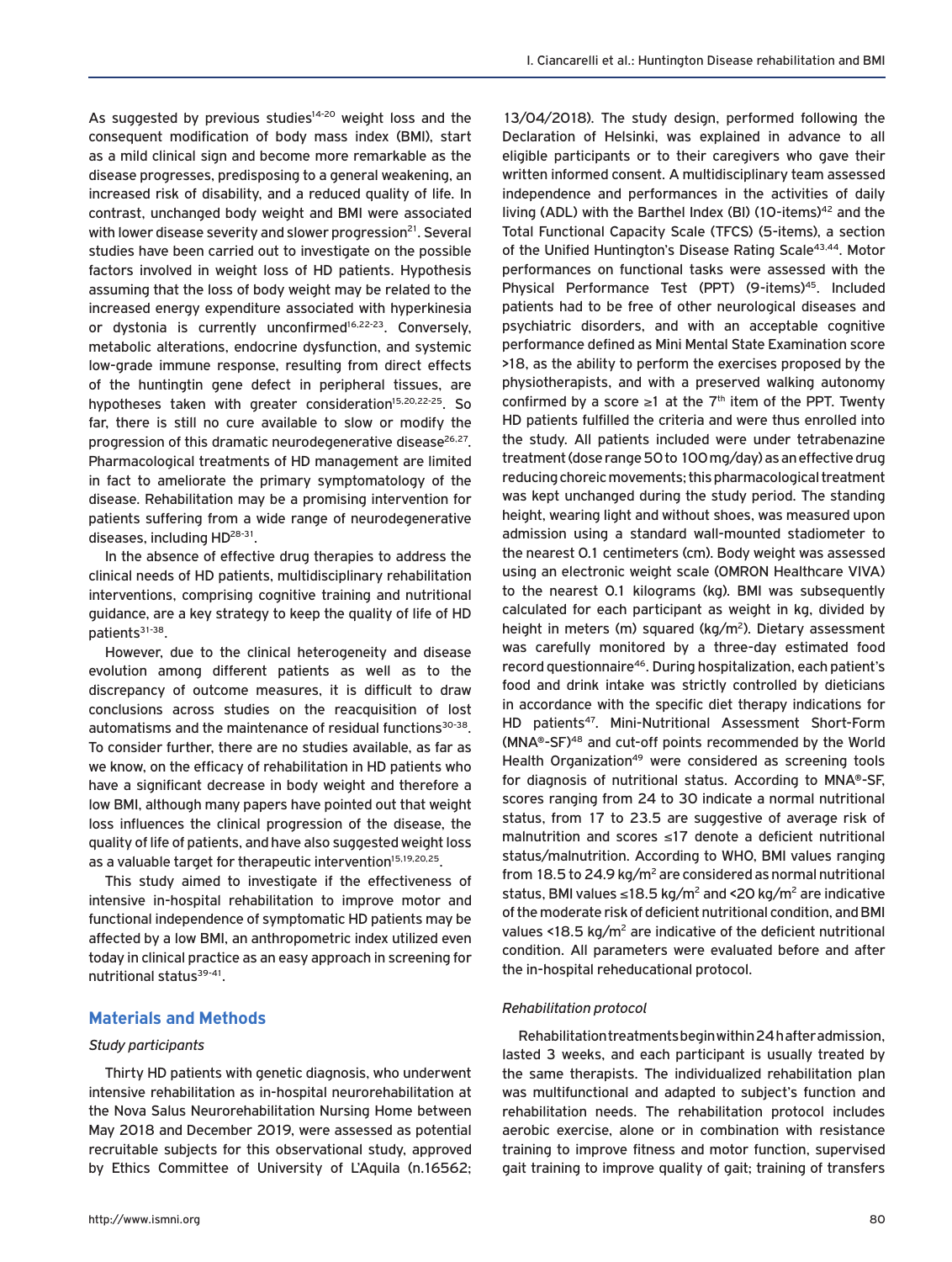**Table 1.** BMI cut-off points considered for diagnosis of nutritional status in HD patients before rehabilitation. MNA®-SF and WHO recommended scores were considered as screening tools for diagnosis of nutritional status. According MNA®-SF, scores ranging from 24 to 30 indicate a normal nutritional status, scores from 17 to 23.5 are suggestive of average risk of malnutrition and scores ≤17 denote a deficient nutritional status/malnutrition. According to WHO, BMI values ranging from 18.5 to 24.9 kg/m<sup>2</sup> are considered as normal nutritional status, BMI values ≥18.5 kg/m<sup>2</sup> and <20 kg/m<sup>2</sup> are indicative of the moderate risk of deficient nutritional condition, and BMI values <18.5 kg/m<sup>2</sup> are indicative of the deficient nutritional condition.

| <b>BMI cut-off points</b>    | $\geq$ 20 kg/m <sup>2</sup> | $\ge$ 18.5 kg/m <sup>2</sup> and < 20 kg/m <sup>2</sup> | <19 and >18.5 kg/m <sup>2</sup> |
|------------------------------|-----------------------------|---------------------------------------------------------|---------------------------------|
| <b>Number of HD Patients</b> |                             |                                                         |                                 |

to improve trunk competence, static and dynamic balance training to reduce falls risk; respiratory training improves breathing function and capacity, through neuromotor rehabilitation<sup>50</sup>. Light aerobic activities, such as cycling and walking, once a day, for no more than 20 minutes were also included in the neurorehabilitation protocol. A proprioceptive platform, Biodex Balance System (BBS) (Biodex Medical System Inc, Shirley, NY), was utilized to improve static and dynamic postural stability on a static or unstable surface and to enhance kinaesthetic abilities in patients with impaired proprioceptive reflex mechanisms<sup>33</sup>. Daily trainings targeting neuropsychological function, swallowing and bladder function are also part of the rehabilitation program. Occupational therapy was administered to all patients with the aim to improve subject's ability in activity of the daily life.

The intensive regimen includes neuromotor physiotherapy sessions, 1 hour each session, twice a day except for Saturdays when it is only one/day, 6days a week (at least 18h / week including occupational and other kind of therapies needed)<sup>51</sup>.

The evaluation of patients was performed before and at the end of the rehabilitation protocol by the Barthel Index (BI) and the Total Functional Capacity Scale (TFCS) assessing independence in the activities of daily living, and by the Physical Performance Test (PPT) assessing motor performances on functional tasks.

## **Statistical Analysis**

Data were expressed as mean  $\pm$  standard deviation (SD). Non-parametric statistics were used given the small size of the sample. Wilcoxon matched-pairs signedrank test was adopted for the within-group analysis (before rehabilitation vs. after rehabilitation values). Spearman's correlation coefficient (r) was computed to evaluate the correlations between pairs of parameters. The effectiveness of rehabilitation, a parameter reflecting the percentage proportion of improvement achieved after rehabilitation with respect to the maximal achievable improvement, was calculated with the following formula: (BI-score at discharge – BI-score at admission) / (100 – BIscore at admission) x 100, that computes the percentage increment in BI scores with respect to the maximum achievable improvement (being the maximum value of BI-score equal to 100)<sup>52,53</sup>. The threshold for statistically significant alpha level was set at 0.05. Statistical analyses

were performed with IBM Statistical Package for Social Science (SPSS) for Windows, version 23.

## **Results**

All patients (13 men and 7 women) completed the intensive rehabilitation project without any adverse event, and adherence to the study protocol was daily checked. The mean age of the patients was  $50.40 \pm 3.30$  years (minimum age: 42 years, maximum age: 54 years) and mean age at the onset of symptoms was 27.90±2.45 years. The age of patients resulted slightly but significantly different between men and women (49.3±3.5 vs. 52.4±1.7, respectively, p=0.025), as well as the age of the onset of first symptoms  $(28.5 \pm 2.7 \text{ vs. } 26.9 \pm 1.6, \text{ p=0.031}).$  Mean height of patients was 1.59±0.03 m. Upon hospitalization of patients and before starting rehabilitation, an average BMI value of 19.17±0.99 kg/m2 was assessed. BMI was not significantly different between men and women (p=0.094 before and p=0.266 after rehabilitation). Details of BMI cut-off points considered for diagnosis of nutritional status were showed in Table 1. In the three months before the rehabilitation all patients reported an unintentional decrease in their weight with a consequent change in the mean BMI value of  $-0.62\pm0.53$  kg/m<sup>2</sup>. As shown in Table 2, all patients showed a significant improvement (p<0.001) in clinical and functional outcome measures at the end of the 3-weeks of rehabilitation. Differences in BI score values were found between HD men and HD women either before (52.2±14.8 vs. 70.7±14.8, p=0.019) and after rehabilitation  $(63.5 \pm 17.9 \text{ vs. } 80 \pm 14.7, \text{ p=0.051}).$  At the end of the treatment, BMI values increased with respect to the values assessed before rehabilitation (p<0.001) reaching an average BMI value of  $19.43\pm0.95$  kg/m<sup>2</sup>. The observed slight increment of BMI resulted statistically significant because it was observed in most of the patients (14, corresponding to the 70% of the entire sample). Before rehabilitation, BMI resulted significantly correlated with BI (r=0.711, p<0.001), with TFCS (r=0.535, p=0.015), and with PPT (r=0.657, p=0.002). Similar correlations were found after the rehabilitation (with BI: r=0.664, p=0.001; with HDFS: r=0.445, p=0.049; with PPT: r=0.748, p<0.001). Overall effectiveness of rehabilitation was 31.18±21.47% and resulted significantly correlated with the values of BMI assessed before rehabilitation (r=0.502, p=0.024, Figure 1).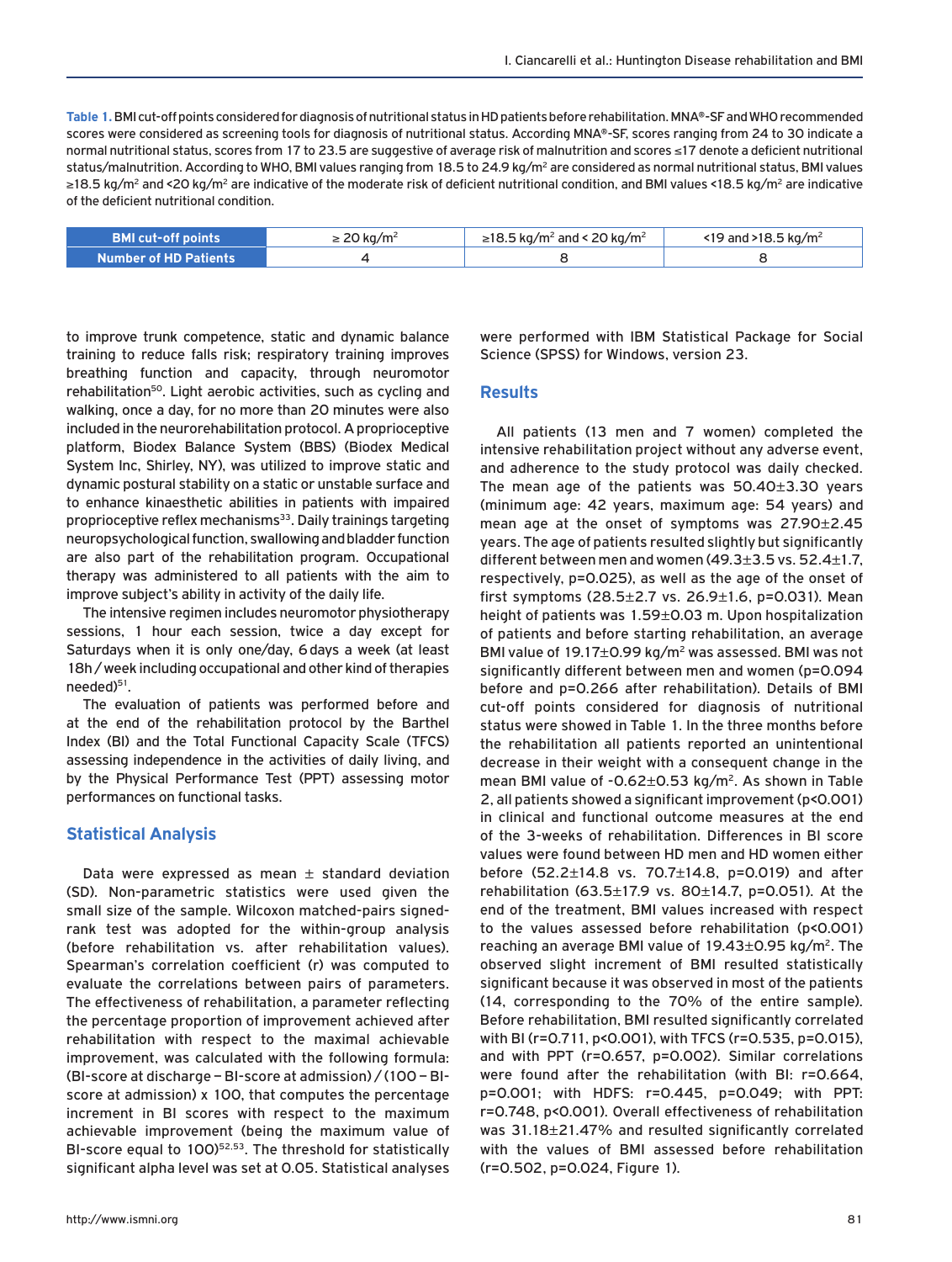**Table 2.** Score values of outcome measures evaluated before and after rehabilitation. All patients showed a significant improvement (P<0.001) in clinical and functional outcome measures at the end of the rehabilitative treatment. All variables were expressed as means ± S.D.; in brackets, the minimum and maximum values of the scores. The within-group analysis was performed by Wilcoxon matched-pairs signed-rank test.

|             | <b>Before rehabilitation</b> | <b>After rehabilitation</b> |         |
|-------------|------------------------------|-----------------------------|---------|
| <b>TFCS</b> | $6.00\pm2.62$ (1:10)         | $7.85 \pm 2.87$ (2: 12)     | < 0.001 |
| <b>PPT</b>  | $14.40 \pm 4.33$ (5: 20)     | $19.00 \pm 4.46$ (8: 26)    | < 0.001 |
| BI          | 58.70±17.04 (35: 85)         | $69.25 \pm 18.38$ (30; 95)  | < 0.001 |



achievable improvement. Rehabilitation effectiveness resulted significantly correlated with BMI values of patients assessed before the start of rehabilitation (rho=0.502, P=0.024).



**Figure 2.** Correlation between the effectiveness of reheducational programs and changes in BMI values calculated according to the decrease of body weight occurred in each patient three months before rehabilitation. A significant correlation was observed between the changes in BMI occurring in the three months before to admission to in-hospital rehabilitation and the effectiveness of rehabilitation found at the end of treatment (rho=0.660, P=0.002).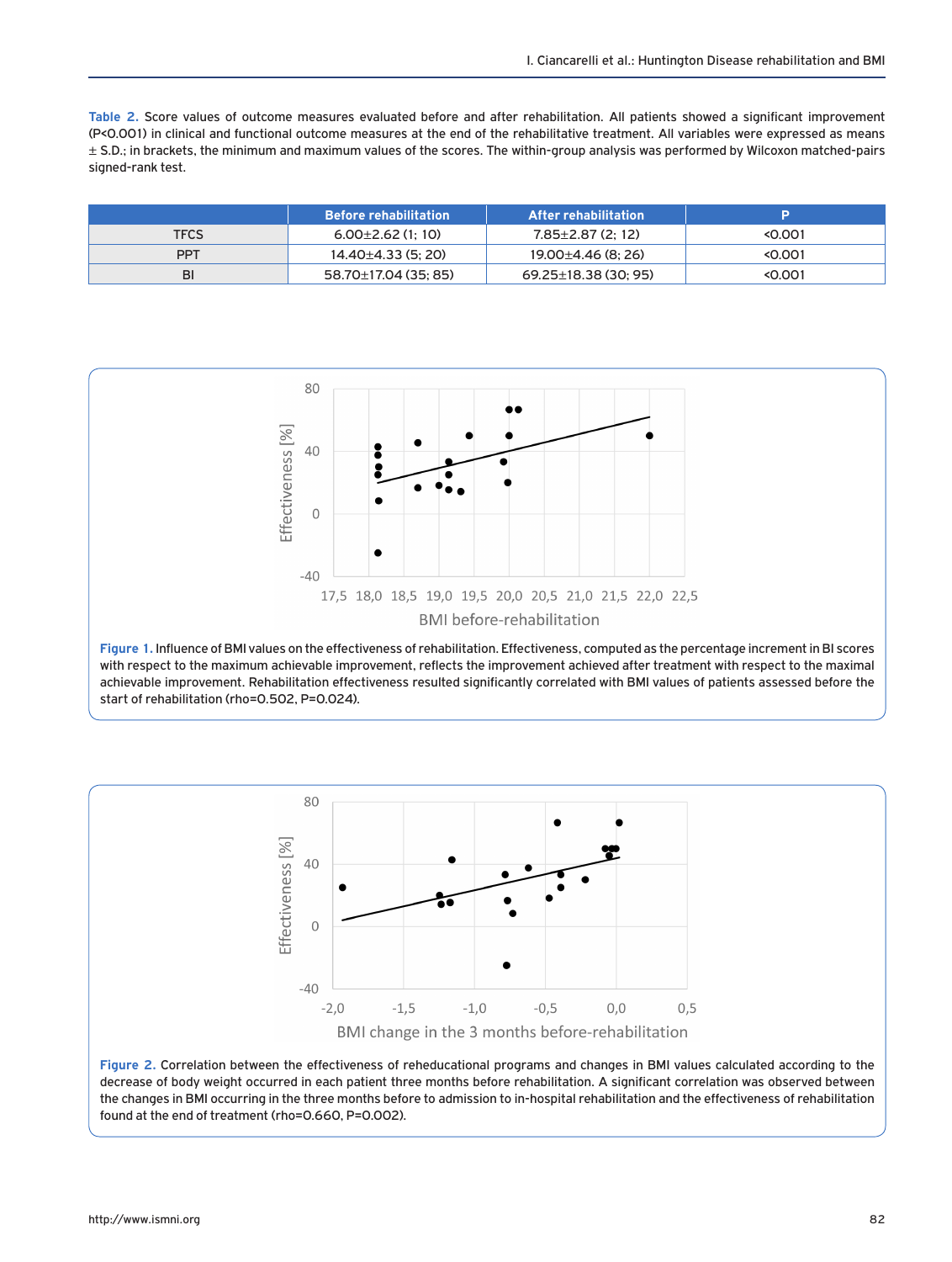Particularly, the mean of rehabilitation effectiveness was  $58.33\pm9.62\%$  in the 4 subjects with BMI >20 kg/m<sup>2</sup>, 26.19 $\pm$ 12.14% in the 8 subjects with a BMI value >18.5 kg/m<sup>2</sup> and <20 kg/m<sup>2</sup>, and  $22.60 \pm 23.05$ % in the 8 subjects with a BMI value <19 and >18.5 kg/m<sup>2</sup>. Rehabilitation effectiveness resulted significantly correlated with BMI changes observed in each patient in the three months prior to admission to the rehabilitation (r=0.660, p=0.002) (Figure 2), whereas it was neither significantly correlated with age (r=0.022, p=0.925) nor with age at symptom onset (r=-0.051, p=0.832). BMI changes that occurred during the rehabilitation period were not significantly correlated with rehabilitative effectiveness (r=-0.049, p=0.836).

## **Discussion**

Many studies, even recently, have confirmed previous findings on benefit of multidisciplinary rehabilitation intervention in the management and treatment of symptoms of HD patients<sup>25,31,33,34,36,38</sup>. However, there still is a lack of clinical results on the possible influence of a precarious nutritional status on most of the rehabilitation outcome measures. The importance of monitoring the BMI value, still used as simple measure of the nutritional status<sup>39-41,54,55</sup> was considered as an outcome measure of quality of life in an interesting study by Piira et al. in which some participants had a BMI value lower than 21 kg/m<sup>2 54</sup>. However, no evidence was reported on the possible influence of the BMI of the 37 patients (both with a BMI value less than 21 and equal to 22 kg/m<sup>2</sup>) on the rehabilitation outcome measures evaluated in the study. Results of this study highlight for the first time the effectiveness of an intensive reheducational protocols as a valid strategy finalized to improve neuromotor performances and functional independence in HD patients with low BMI at in-hospital admission and, novel finding, underline an apparent dependence of the rehabilitation effectiveness on BMI of patients at the risk of malnutrition.

In fact, as demonstrated by the significant correlations we observed between the BMI values and the scores of the clinical scales both at the beginning and at the end of the rehabilitation intervention, the effectiveness of the rehabilitation therapy, expression of the improvement achieved after treatment, is as much greater as plus the patients' BMI values indicate a trend towards a normal state of nutrition. The hypothesis that the effectiveness of rehabilitation can therefore be penalized by a poor nutritional status is in our opinion validated by the correlation that we have observed between the effectiveness of the rehabilitation treatment, calculated as the percentage increase in BI scores with respect to the maximum achievable improvement, and the variations in BMI values recorded in the patients' nutritional anamnesis and calculated in each patient based on the loss of body weight that occurred three months before admission to rehabilitation. As shown by the results, the rehabilitation intervention appears to be less effective in those patients who had a greater decrease in BMI three months before rehabilitation. Therefore, it is worth

noting the need to monitor the BMI values and the risk of its decrease both before and during rehabilitative treatment being the therapy less effective immediately after or during a period of body weight loss.

A further result worthy of consideration is the modest but statistically significant increase of BMI value, also reported by Piira et al.54, that we observed at the end of rehabilitation period in all patients, without difference between men and women. In our opinion, this increase in BMI values, which however does not affect the effectiveness of the rehabilitation program, probably due to the reduced time of rehabilitation intervention (3 weeks) compared to the changes in BMI that occurred before admission and for a longer period (beyond 3 months), it can result from two synergistic conditions. The first is to be recognized in the careful observation, during hospitalization, of the prescribed dietary protocol. It is in fact known that strict compliance with prescribed dietary recommendations is not regularly guaranteed when the patient is at home. The second reason might be attributed to the fast and well-known influence of aerobic activities in remodeling the functional characteristics of skeletal muscles, as confirmed by the improvement of functional physical abilities assessed by the values of the PPT scores<sup>56,57</sup>. In fact, although BMI assessment does not allow a proper evaluation of the distribution of fat mass and fat free mass, it is known that skeletal muscle mass is an important mediator of BMI58,59, particularly, in subjects with a lower BMI than people with preserved muscle mass<sup>60</sup>. Thus, it is conceivable that the observed increase of BMI values detected after rehabilitation could be favored also by the light aerobic activities, that all patients performed every day for 20 minutes during the three weeks of hospitalization, which is added to all the specific exercises of rehabilitation protocol. It is worth mentioning that all twenty patients had mild disease severity and showed, such as attested by TFCS scores, cognitive functions, motor skills, and preserved functional autonomy allowing the execution of the scheduled reheducational protocols. The improvement of comprehensive autonomy observed at the end of the rehabilitation period and evident by the recorded increase in value of BI, PPT and TFCS scores, substantiates the efficacy of the intensive reheducational protocols adopted in the present study such as an effective strategic treatment to improve ADL skills and functional autonomy even in patients with low BMI. Interestingly, HD women, despite a slightly older age and slightly earlier onset of symptoms, showed less severe impairment in activities of daily living before rehabilitation than male patients, as suggested by the BI score values, but the influence of sex on this clinical measure was less evident at the end of treatment. However, due to the reduced sample size, the interpretation of the results concerning gender difference analyses need caution. A significant improvement in endurance, muscle strength, kinesthetic and proprioceptive reflex mechanisms, was obtained in all patients by performing aerobic activities and by proprioceptive platform training, provided by the adopted reheducational protocol.

Therefore, in accordance with our results, intensive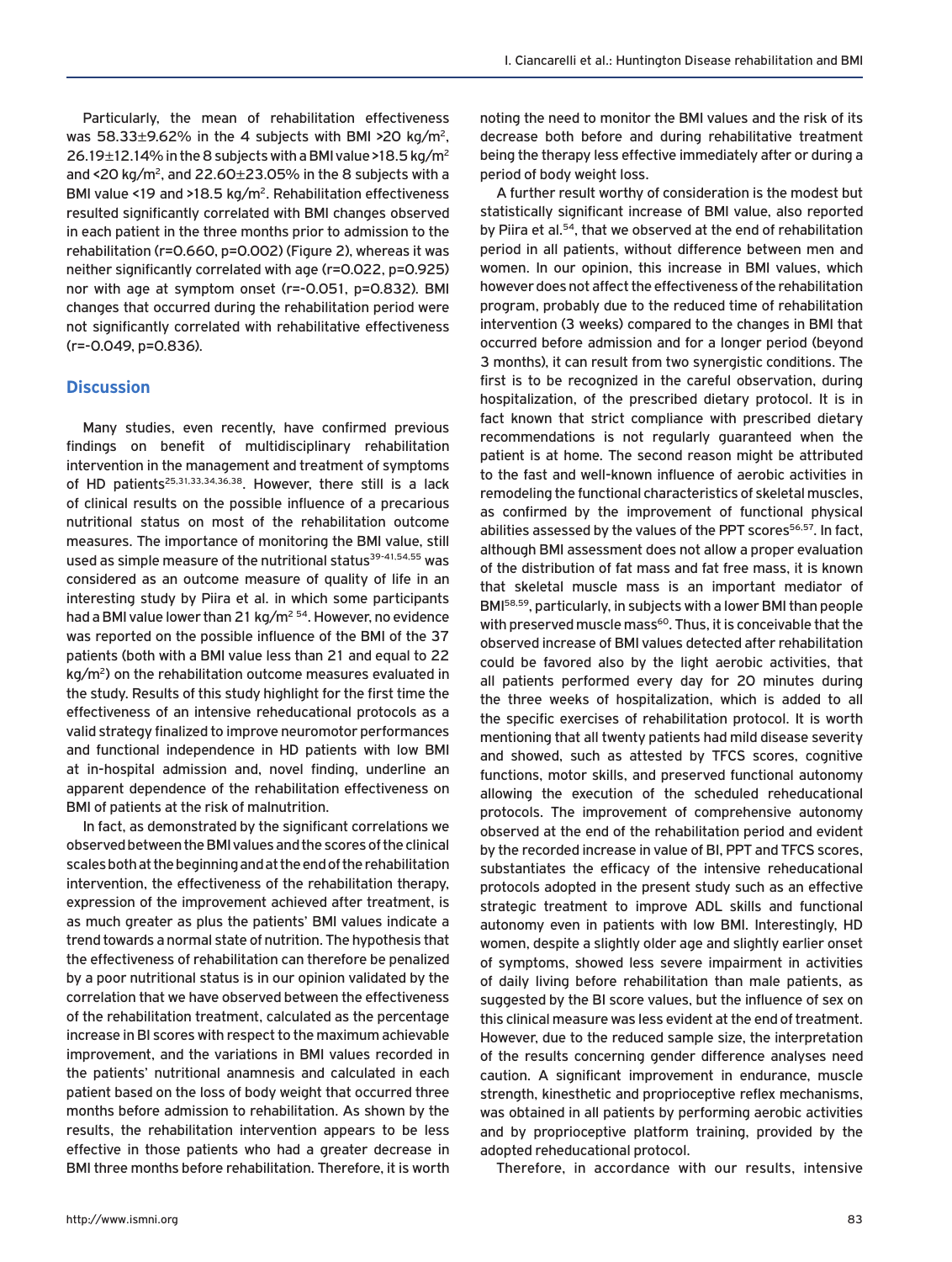multifunctional rehabilitation, which was not found to be dependent on age of the patients or the age of the symptom onset, leads to important advantages for the management of neurological deficits and disability in all the patients enrolled in this study. Notably, the more was their BMI at admission, the more was the effectiveness of rehabilitation. In fact, its effectiveness resulted higher in patients with BMI >20 kg/m2 (in mean 58.3%) in comparison with the effectiveness achieved by patients with BMI <19 kg/m2 (in mean 22.6%). Therefore, the re-educational protocols resulted less effective in those patients more exposed to the nutritional risk, especially those in whom the decrease in body weight, and consequently in BMI value, occurred in the three months before admission to the in-hospital rehabilitation, while it was more remarkable in those patients without a decrement of BMI value before the beginning of rehabilitation. The current study has many limitations that should be considered in assessing its results. The main one is the size of the sample that could reduce the power of the study. The second limitation stems from the fact that an appropriate assessment of body fat and fat-free mass was not carried out so that more useful information for clinical practice about parameters involved in functional recovery and rehabilitation outcome was not provided. Noteworthy, an assessment of circulating biological nutritional markers, in addition to BMI measurements, would be appropriate to provide prognostic values useful in identifying subgroups of HD patients at risk of malnutrition that may benefit from combined reheducational protocols and specific nutritional therapeutics to improve global functional performances. Lastly, this study is lacking also in information about BMI values and their association with the scores of clinical scales after the discharge of HD patients from the rehabilitation setting so that a more complete and robust involvement of BMI on clinical outcomes is not documented.

# **Conclusions**

The findings of the current study show that the effectiveness of the rehabilitation is correlated with the BMI, and confirm the efficacy of the inpatients intensive reheducational protocols in promoting a significant and global functional recovery even in HD patients with low BMI values. Further research is needed to determine whether the assessment of clinical evaluation of disability and circulating nutritional biomarkers and anthropometric measurements may offer a combined and integrated predictive diagnostic tool of the efficacy of the rehabilitation project.

### *Ethical approval*

*The present study was approved by Ethics Committee of University of L'Aquila (n.16562; 13/04/2018).*

#### *Authors' contributions*

*IC, MGTC designed the research study. IC, MGTC performed the research. MI analyzed the data. IC LP, PT, SP, AC, GM and MGTC wrote the manuscript. All authors contributed to editorial changes in the manuscript. All authors read and approved the final manuscript.* 

#### *Funding*

*This study was supported by research university funds assigned to I.C.* 

## **References**

- 1. Sturrock A, Leavitt BR. The clinical and genetic features of Huntington disease. J Geriatr Psychiatry Neurol 2010;23(4):243-59.
- 2. A novel gene containing a trinucleotide repeat that is expanded and unstable on Huntington's disease chromosomes. The Huntington's Disease Collaborative Research Group. Cell 1993;26;72(6):971-83.
- 3. Gatto EM, Rojas NG, Persi G, Etcheverry JL, Cesarini ME, Perandones C. Huntington disease: Advances in the understanding of its mechanisms. Clin Park Relat Disord 2020;3:100056.
- 4. Papoutsi M, Labuschagne I, Tabrizi SJ, Stout JC. The cognitive burden in Huntington's disease: pathology, phenotype, and mechanisms of compensation. Mov Disord 2014;29(5):673-83.
- 5. Langbehn KE, Cochran AM, van der Plas E, et al. Behavioral Deficits in Juvenile Onset Huntington's Disease. Brain Sci 2020;10(8):543.
- 6. van der Burg JM, Björkqvist M, Brundin P. Beyond the brain: widespread pathology in Huntington's disease. Lancet Neurol 2009;8(8):765-74.
- 7. Stephen CD, Hung J, Schifitto G, et al. Electrocardiogram Abnormalities Suggest Aberrant Cardiac Conduction in Huntington's Disease. Mov Disord Clin Pract 2018; 5(3):306-311.
- 8. Heemskerk AW, Roos RA. Aspiration pneumonia and death in Huntington's disease. PLoS Curr 2012; 4:RRN1293.
- 9. Abildtrup M, Shattock M. Cardiac Dysautonomia in Huntington's Disease. Journal of Huntington's disease 2013; 2:251–61.
- 10. Khan W, Alusi S, Tawfik H, Hussain A. The relationship between non-motor features and weight-loss in the premanifest stage of Huntington's disease. PLoS One 2021;16(7):e0253817.
- 11. Cersosimo MG, Raina GB, Pellene LA, et al. Weight Loss in Parkinson's Disease: The Relationship with Motor Symptoms and Disease Progression. BioMed research international 2018;9642524.
- 12. Bianchi VE, Herrera PF, Laura R. Effect of nutrition on neurodegenerative diseases. A systematic review. Nutr Neurosci 2019:1-25.
- 13. Mezoian T, Belt E, Garry J, et al. Loss of appetite in amyotrophic lateral sclerosis is associated with weight loss and decreased calorie consumption independent of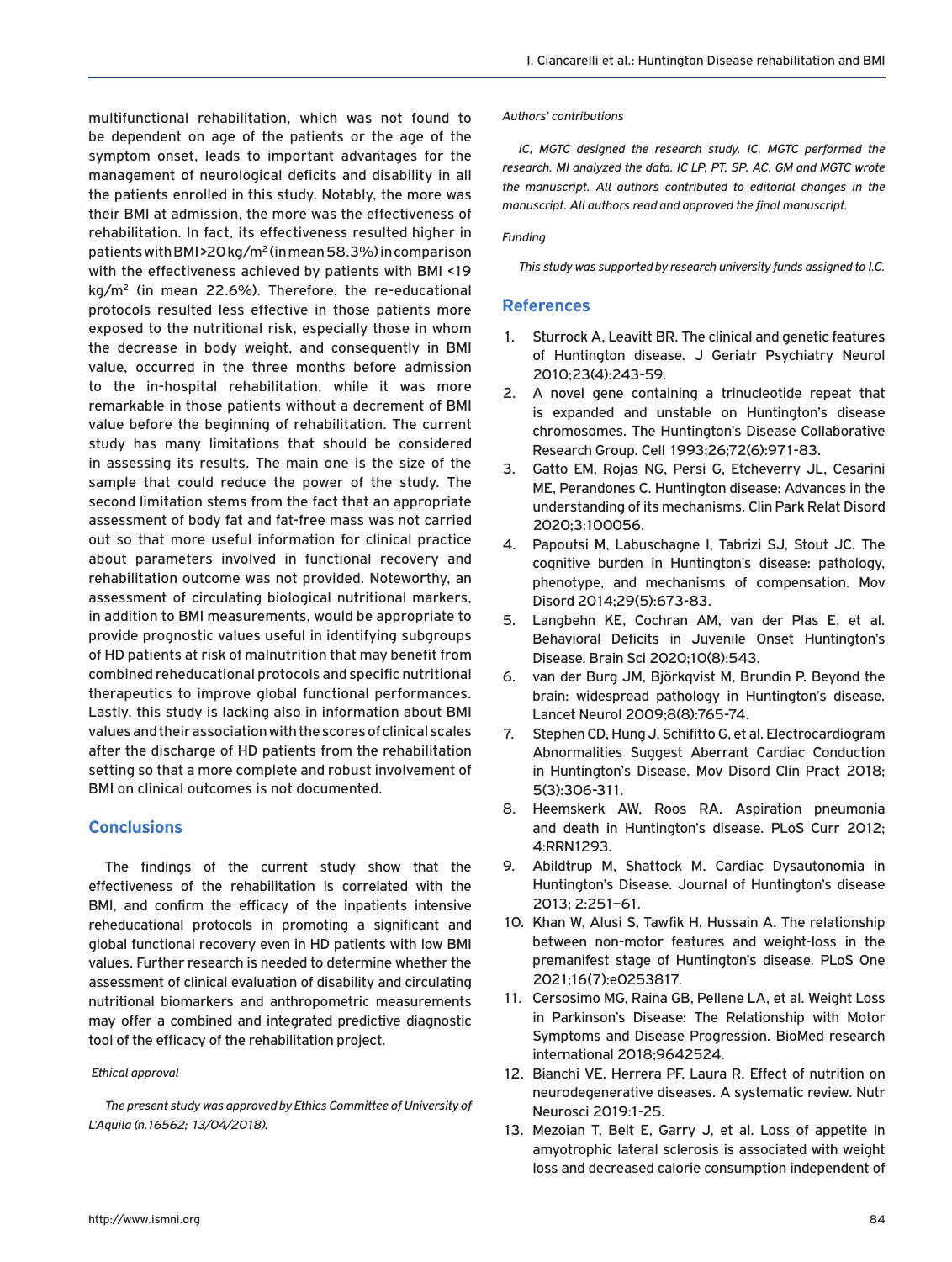dysphagia. Muscle Nerve 2020;61(2):230-234.

- 14. Aganzo M, Montojo MT, López de Las Hazas MC, et al. Customized Dietary Intervention Avoids Unintentional Weight Loss and Modulates Circulating miRNAs Footprint in Huntington's Disease. Molecular nutrition and food research 2018;62:e1800619.
- 15. Cubo E, Rivadeneyra J, Armesto D, et al.; Spanish members of the European Huntington Disease Network. Relationship between Nutritional Status and the Severity of Huntington's Disease. A Spanish Multicenter Dietary Intake Study. J Huntingtons Dis 2015;4(1):78-85.
- 16. Sjögren M, Soylu-Kucharz R, Dandunna U, Stan TL, Cavalera M, Sandelius Å, Zetterberg H, Björkqvist M. Leptin deficiency reverses high metabolic state and weight loss without affecting central pathology in the R6/2 mouse model of Huntington's disease. Neurobiol Dis 2019;132:104560.
- 17. Essat M, Archer R, Williams I, Zarotti N, Coates E, Clowes M, Beever D, Hackney G, White S, Stavroulakis T, White D, Norman P, McDermott C; HighCALS group. Interventions to promote oral nutritional behaviours in people living with neurodegenerative disorders of the motor system: A systematic review. Clin Nutr 2020;39(8):2547-2556.
- 18. Sjögren M, Duarte AI, McCourt AC, et al. Ghrelin rescues skeletal muscle catabolic profile in the R6/2 mouse model of Huntington's disease. Sci Rep 2017;7(1):13896.
- 19. Lakra P, Aditi K, Agrawal N. Peripheral Expression of Mutant Huntingtin is a Critical Determinant of Weight Loss and Metabolic Disturbances in Huntington's Disease. Sci Rep 2019;9(1):10127.
- 20. van der Burg JMM, Gardiner SL, Ludolph AC, et al. Body weight is a robust predictor of clinical progression in Huntington disease. Ann Neurol 2017;82(3):479-483.
- 21. Przybyl L, Wozna-Wysocka M, Kozlowska E, Fiszer A. What, When and How to Measure-Peripheral Biomarkers in Therapy of Huntington's Disease. Int J Mol Sci 2021; 22(4):1561.
- 22. Cepeda C, Tong XP. Huntington's disease: From basic science to therapeutics. CNS Neurosci Ther 2018;24(4):247-249.
- 23. Pantiya P, Thonusin C, Chattipakorn N, Chattipakorn SC. Mitochondrial abnormalities in neurodegenerative models and possible interventions: Focus on Alzheimer's disease, Parkinson's disease, Huntington's disease. Mitochondrion 2020;55:14-47.
- 24. Nambron R, Silajdžić E, Kalliolia E, et al. A Metabolic Study of Huntington's Disease. PLoS One 2016; 11(1):e0146480.
- 25. Turner M, Reyes A, Bartlett DM, et al. Exploring the brainbody composition relationship in Huntington's disease. J Musculoskelet Neuronal Interact 2020;20(3):332-338.
- 26. Kumar A, Kumar V, Singh K, et al. Therapeutic Advances for Huntington's Disease. Brain Sci 2020;10(1):43.
- 27. Coppen EM, Roos RA. Current Pharmacological Approaches to Reduce Chorea in Huntington's Disease. Drugs 2017;77:29–46.
- 28. Armstrong MJ, Okun MS. Diagnosis and Treatment of

Parkinson Disease: A Review. JAMA 2020;323(6):548- 560.

- 29. Rodríguez-Díaz JC, Velázquez-Pérez L, Rodríguez Labrada R, et al. Neurorehabilitation therapy in spinocerebellar ataxia type 2: A 24-week, raterblinded, randomized, controlled trial. Mov Disord 2018; 33(9):1481-1487.
- 30. Burnip E, Wallace E, Gozdzikowska K, Huckabee ML. A Systematic Review of Neurorehabilitation for Corticobulbar Symptoms in Adults with Huntington's Disease. Journal of Huntington's disease 2020;9:1–12.
- 31. Quinn L, Kegelmeyer D, Kloos A, et al. Clinical recommendations to guide physical therapy practice for Huntington disease. Neurology 2020;94(5):217-228.
- 32. Ciancarelli I, De Amicis D, Di Massimo C, et al. Influence of intensive multifunctional neuroneurorehabilitation on neuronal oxidative damage in patients with Huntington's disease. Functional neurology 2015;30:47–52.
- 33. Ciancarelli I, Tozzi Ciancarelli MG, Carolei A. Effectiveness of intensive neurorehabilitation in patients with Huntington's disease. Eur J Phys Rehabil Med 2013; 49(2):189-95
- 34. Bartlett DM, Govus A, Rankin T, Lampit A, Feindel K, Poudel G, Teo WP, Lo J, Georgiou-Karistianis N, Ziman MR, Cruickshank TM. The effects of multidisciplinary rehabilitation on neuroimaging, biological, cognitive and motor outcomes in individuals with premanifest Huntington's disease. J Neurol Sci 2020;416:117022.
- 35. Mueller SM, Petersen JA, Jung HH. Exercise in Huntington's Disease: Current State and Clinical Significance. Tremor Other Hyperkinet Mov (N Y) 2019;9:601.
- 36. Cruickshank TM, Thompson JA, Domínguez DJF, et al. The effect of multidisciplinary neurorehabilitation on brain structure and cognition in Huntington's disease: an exploratory study. Brain and behaviour 2015;5:e00312.
- 37. Dickey AS, La Spada AR. Therapy development in Huntington disease: From current strategies to emerging opportunities. Am J Med Genet A 2018;176(4):842- 861.
- 38. Fritz NE, Rao AK, Kegelmeyer D, et al. Physical Therapy and Exercise Interventions in Huntington's Disease: A Mixed Methods Systematic Review. J Huntingtons Dis 2017;6(3):217-235.
- 39. Bembenek JP, Karlinski M, Niewada M, Kurkowska-Jastrzębska I, Członkowska A. Measurement of Nutritional Status Using Body Mass Index, Waist-to-Hip Ratio, and Waist Circumference to Predict Treatment Outcome in Females and Males with Acute First-Ever Ischemic Stroke. J Stroke Cerebrovasc Dis 2018; 27(1):132-139.
- 40. Shiri R, Falah-Hassani K, Lallukka T. Body mass index and the risk of disability retirement: a systematic review and meta-analysis. Occup Environ Med 2020;77(1):48-55.
- 41. Velásquez W, Alvarez-Alvarado MS, Munoz-Arcentales A, López-Pernas S, Salvachúa J. Body Mass Index in Human Gait for Building Risk Assessment Using Graph